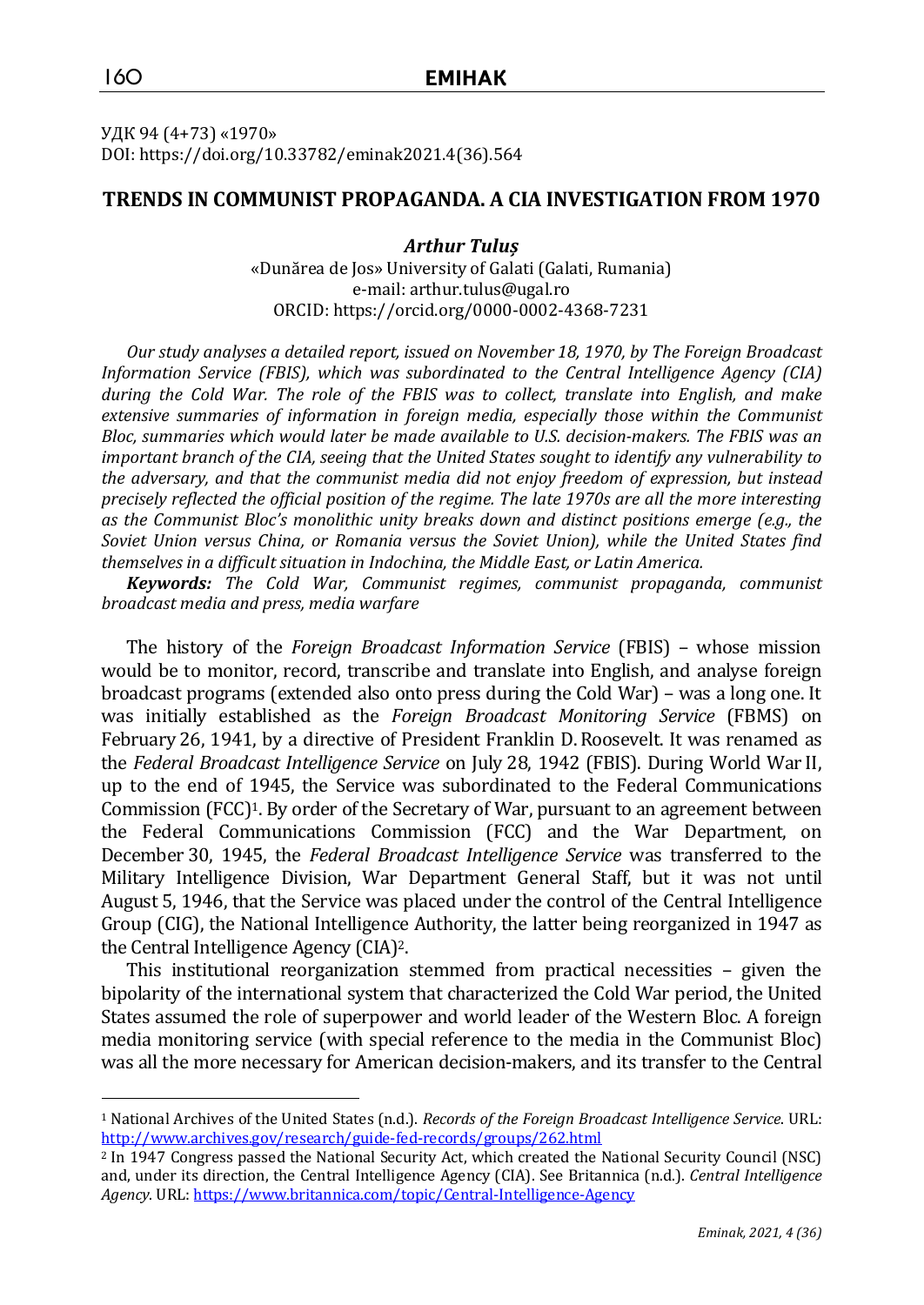Intelligence Agency was only a natural consequence. The 1946-47 reorganization also included the latter, and the transfer of authority concerning media surveillance to the foreign intelligence services was followed by the last changes in title: in November-December 1946 there was the *Foreign Broadcast Information Service* (FBIS), from January to September 1947 the *Foreign Broadcast Information Branch* (FBIB), only to have it return later to the *Foreign Broadcast Information Service* (FBIS).

The FBIS concluded its activities in 1996, following the collapse of communism and the end of the Cold War. Until then, its role had been to gather, translate, and synthesize information into foreign media reports, covering political, economic, scientific, cultural issues and events throughout the world, then to make them available to U.S. decisionmakers. The scope had been extended to all foreign media, the FBIS including a *Joint Publications Research Service* (JPRS), which translated foreign language print media3.

At present, FBIS records have been declassified and made available to the public and researchers as complete (on paper) and microfiche reports. Except for the National Archives of the United States or the CIA archive, these documents can be found as *FBIS Daily Reports* in university libraries that are subscribed to Readex digital edition4.

The document we are about to analyse is part of a long set of reports that were prepared by the FBIS for the CIA. Entitled «Trends in Communist Propaganda», the report of November 18, 1970, is registered as vol. XXI, no. 46, having 33 pages in its original content. Its authors are not mentioned (only FBIS as the issuing authority). It was declassified and made available for research on August 9, 20005.

In November 1970, when this report was issued, the confrontation, known generically as the Cold War, between the two ideologically and politically antagonistic Blocs – the U.S.-led Western Bloc *versus* the Eastern Bloc built around the USSR – was in full swing. The analysis of communist media was extremely important, given that it was subject to complete state control. If the role assumed internally by the communist media, regardless of the harshness of the regime or its position on the globe, was to present the official message of the leader / single party / state and to contribute to the formation of the *new citizen* (devoted to the regime), externally this press and other sources of information were perceived as the «megaphone» for the authorities of the respective state, even if officially the legislation provided for some freedom of expression of the press6. Paradoxically at first glance, it was this total subordination of the media to the state (to a single leader / party, actually) that made it interesting for Western intelligence services. The communist media almost always disclosed the official position of state authorities regarding a particular event. In addition to this, by collecting, translating, and interpreting by comparison the position of the media in various communist countries, intelligence experts could detect cracks in that (at least declaratively) monolithic unity that revolved around the Soviet Union.

<sup>3</sup> National Archives of the United States. *Guide to Federal Records in the National Archives of the United States…*

<sup>4</sup> As is the Library of the University of Washington. *Foreign Broadcast Information Service (FBIS).* URL: https://guides.lib.uw.edu/research/govpubs-quick-links/FBIS

<sup>5</sup> Foreign Broadcast Information Service. *Trends in Communist Propaganda*. 1970, November 18 (№ 21(46)). 33 pages. URL: https://www.cia.gov/readingroom/docs/CIA-RDP85T00875R000300030051-6.pdf

<sup>6</sup> Through excessive use of censorship and self-censorship, media in the Communist Bloc did not enjoy freedom of expression. For the Romanian case, see: Tismăneanu V. (Ed.). Raportul final al Comisiei prezidențiale pentru analiza dictaturii comuniste din România. Bucharest: Humanitas, 2007. 810 p.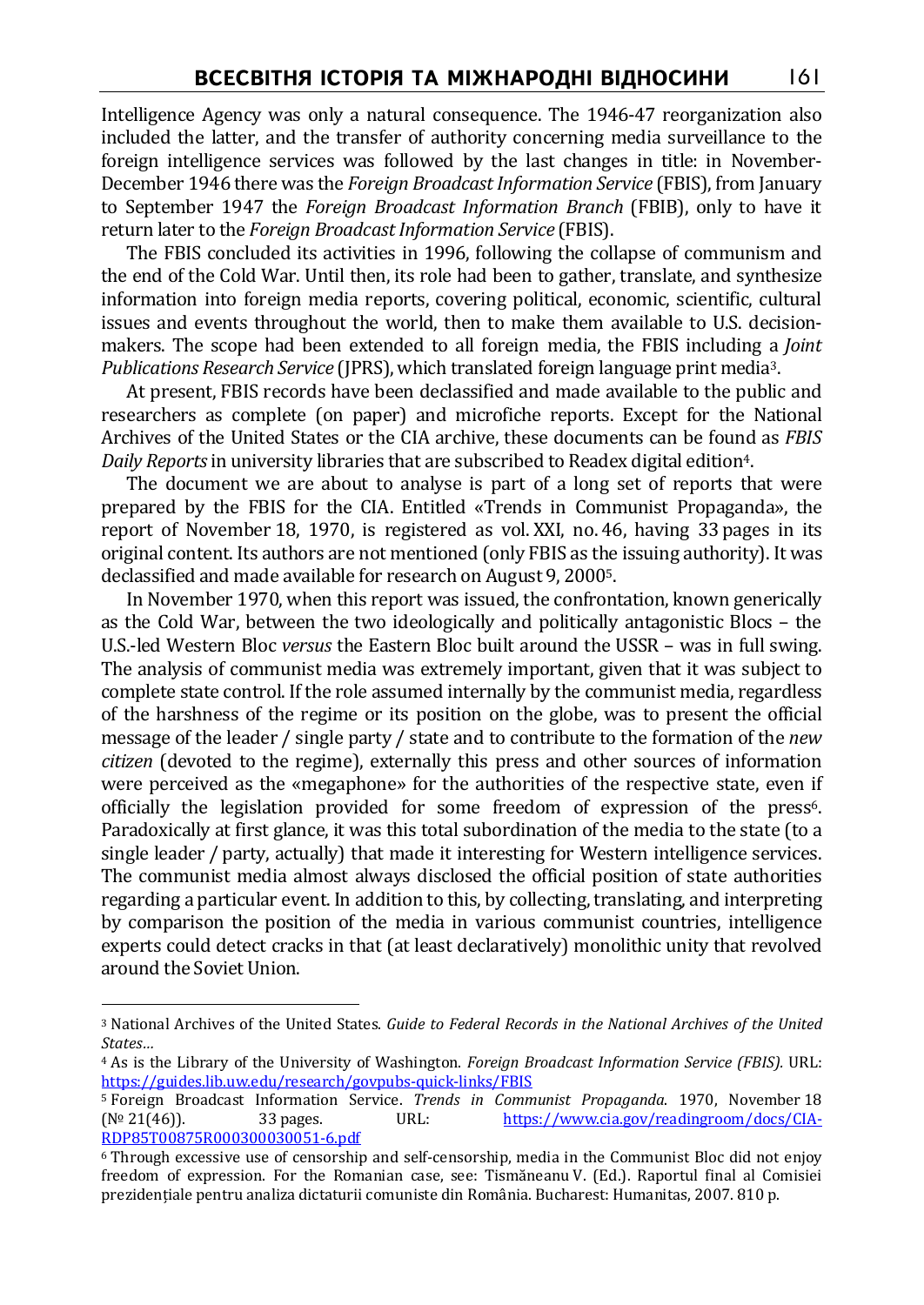In 1970 the political (not ideological) rift between China and the Soviet Union, which began in the time of Nikita Khrushchev (First Secretary of the Communist Party of the Soviet Union between 1953-1964), was no longer a secret7. His successor, Leonid Brezhnev (First Secretary from 1964 to 1982), would mass troops on the common border, and from March 1969 border confrontations escalated, including the clash near Zhenbao / Damansky Island, on the Ussuri River, and the Tielieketi incident<sup>8</sup>. The analysis of communist media took this rupture into account, and American experts considered the major issues which were being debated in the Communist Bloc between the two power centres, Moscow and Peking.

| <b>Moscow</b><br>$(3875$ items)                      | before | $9 - 15$<br><b>November</b> | <b>Peking</b><br>$(2946$ items)                | before | $9 - 15$<br><b>November</b> |
|------------------------------------------------------|--------|-----------------------------|------------------------------------------------|--------|-----------------------------|
| October Revolution<br>Anniversary                    | 39%    | 11%                         | Pakistani<br>President in<br>PRC <sup>10</sup> |        | 26%                         |
| Afro-Asian<br>Solidarity<br>Conference in<br>Tripoli |        | $6\%$                       | Indochina                                      | 16%    | 25%                         |
| Indochina                                            | 3%     | 5%                          | [Cambodian]<br><b>National Day</b>             | $1\%$  | 15%                         |
| The Gaulle's Death                                   |        | $5\%$                       | [Vietnam]                                      | 10%    | 4%                          |
| WFDY <sup>11</sup> meeting in<br><b>Budapest</b>     | 4%     | $5\%$                       | Domestic Issues                                | 26%    | 17%                         |
| China                                                | 4%     | $4\%$                       | Middle East                                    | 2%     | 7%                          |
| Gromyko in Italy                                     |        | 4%                          | The Gaulle's<br>Death                          |        | 7%                          |
| Middle East                                          | 3%     | $3\%$                       | DPRK <sup>12</sup> Party<br>Congress           | $3\%$  | $4\%$                       |

# **TOPICS AND EVENTS GIVEN MAJOR ATTENTION, 9-15 NOVEMBER 1970**<sup>9</sup>

We can see that the Soviet press was more inclined to deal with global subjects, while the Chinese press was more interested in issues happening domestically and in its sphere of interest (Indochina, the Middle East, the Korean Peninsula and Pakistan).

Going beyond this quantitative percentage assessment of topics covered in the communist press, American expertise will, however, focus either on geographical areas of major interest to Washington, or on topics important in the international agenda.

162

 $\overline{a}$ <sup>7</sup> For more details, see: Floyd D. Mao Against Khrushchev: A Short History of the Sino-Soviet Conflict. New York & London: Frederick A. Praeger, 1964.

<sup>8</sup> Lüthi L.M. The Sino–Soviet split: Cold War in the Communist World. Princeton University Press, 2008. P. 340.

<sup>9</sup> Foreign Broadcast Information Service, 1970. P. 1.

<sup>10</sup> People's Republic of China (PRC).

<sup>11</sup> The World Federation of Democratic Youth (WFDY).

<sup>12</sup> Democratic People's Republic of Korea (DPRK).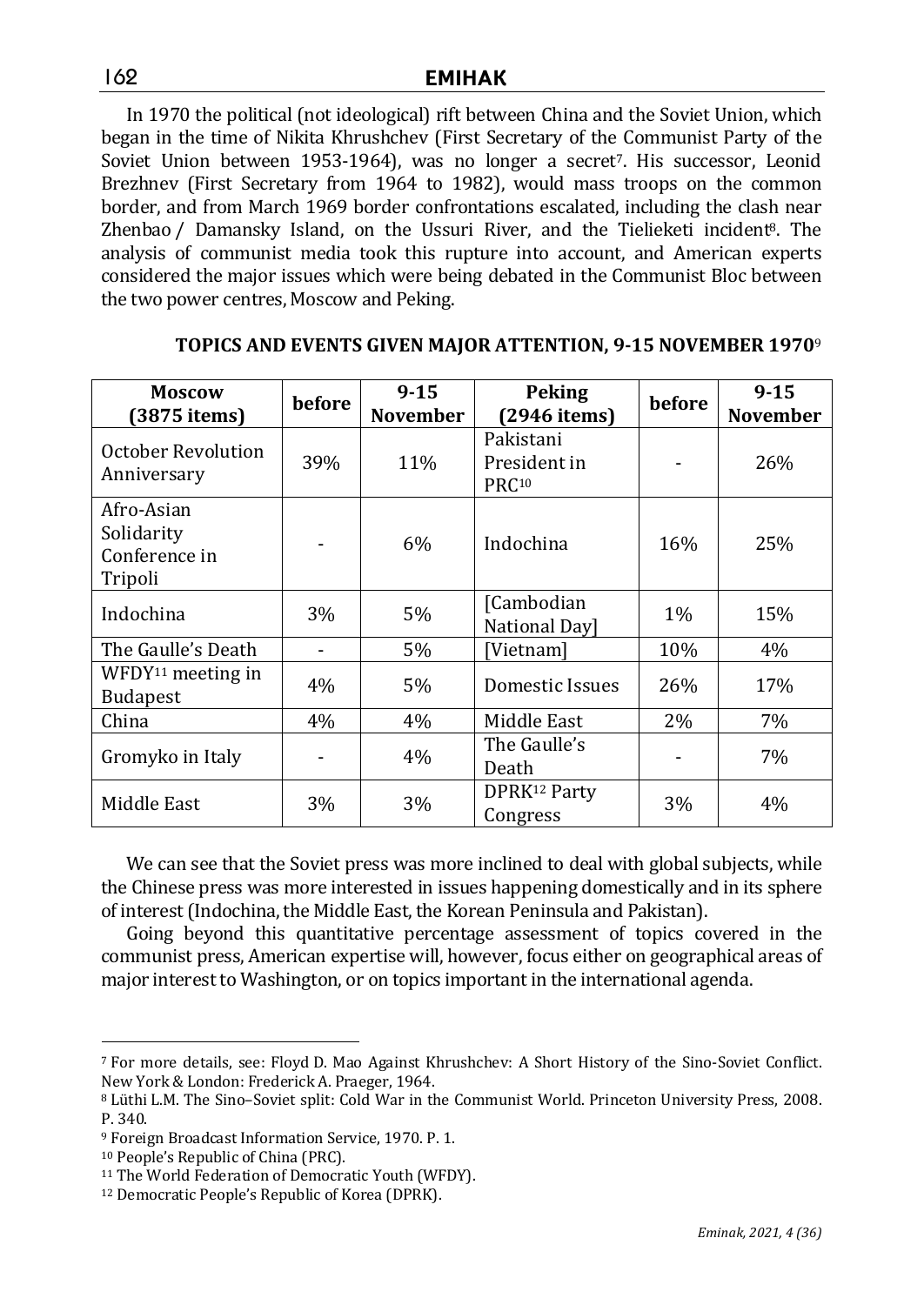### **INDOCHINA**

Attention is focused on reactions and counter-reactions between officials in the U.S. and those in the Communist Bloc (through the communist press) generated by the downing, on November 13, 1970, of an RF-4C aircraft, an unarmed photographic reconnaissance plane flying over the airspace of the Democratic Republic of Vietnam (a communist state located in the north of Vietnam). In this respect, the Vietnamese massmedia<sup>13</sup>, as well as the entire communist press<sup>14</sup> denied the claims of U.S. Secretary of Defence Melvin Laird (in office 1969 to 1973) that, according to US «Protective reaction» policy, there was a tacit agreement with the Vietnamese regime to allow such reconnaissance flights over Vietnam after the 1968 U.S. bombing of the North ceased.

The FBIS report picks up and critically analyses the statements of Vietnamese communist officials, who were saying in unison: that the vast majority of Americans opposed the war and President Nixon's policy of prolonging and expanding it, without making any reference to the peace proposals made by the same president on October715; that there was no tacit agreement for American reconnaissance flights to be made over Vietnam, that these were in fact a violation of the sovereignty of the Democratic Republic of Vietnam as well as a provocation from the U.S., an act of war, and that the Vietnamese people (referring to both parts of Vietnam) were willing to properly punish the adventurous military acts of the Americans, etc. The authors of the FBIS report note an interesting fact: the censorship applied by Vietnamese communist officials (subsequently assumed by the communist media) including within the manner they criticized the public statements of U.S. Secretary Melvin Laird, when he mentioned the infiltrations of the demilitarized area or the bombing of South Vietnamese cities by North Vietnamese communist forces, actions that could have prompted an American response in accordance with the 1968 agreement. Generally, Laird's allegations were either omitted or downplayed. For example, North Vietnamese officials did not recognize the bombing of Saigon (the capital of South Vietnam) with four enemy missiles on November 2, 1970. The only Vietnamese communist reference to the attack was a broadcast on November 3 on an internal radio station in Hanoi (North Vietnam) which briefly referred to an attack on Saigon with «large weapons». In short, the reaction of the entire Communist Bloc was almost unanimous on this issue: the American plane's overflight was a violation of North Vietnam's sovereignty, with the downing of the aircraft being a legitimate act, while the statements by U.S. Secretary Laird were in fact «threats» from the Nixon administration, which was thereby preparing to resume military operations against the northern part of Vietnam16.

In addition to the ideological aspect, the Vietnam War had a great emotional charge. The Communist Bloc proved to be more adept – at least during the 1960s and 1970s – at coagulating the anti-system discontent of the population of the opposing Bloc, often using the formula of peace fronts, or associations/organizations that were apparently spontaneously created. Their vast majority turned out to be centres of Communist

<sup>13</sup> Reference is made to Vietnam News Agency, Hanoi Radio Broadcasting, and several articles in *Nhân Dân* (the official newspaper of the Communist Party of Vietnam).

<sup>14</sup> Articles from the Soviet newspapers *Izvestiia* [Известия] and *Red Star* [Красная звезда], comments from TASS (Russian News Agency) and New China News Agency (NCNA) are given as examples.

<sup>15</sup> For more details, see: Hunt R.A. Melvin Laird and the Foundation of the Post-Vietnam Military (1969- 1973). Vol. VII. Secretaries of Defence Historical Series. Washington, 2015. P. 89-119.

<sup>16</sup> Foreign Broadcast Information Service,1970. P. 3-5.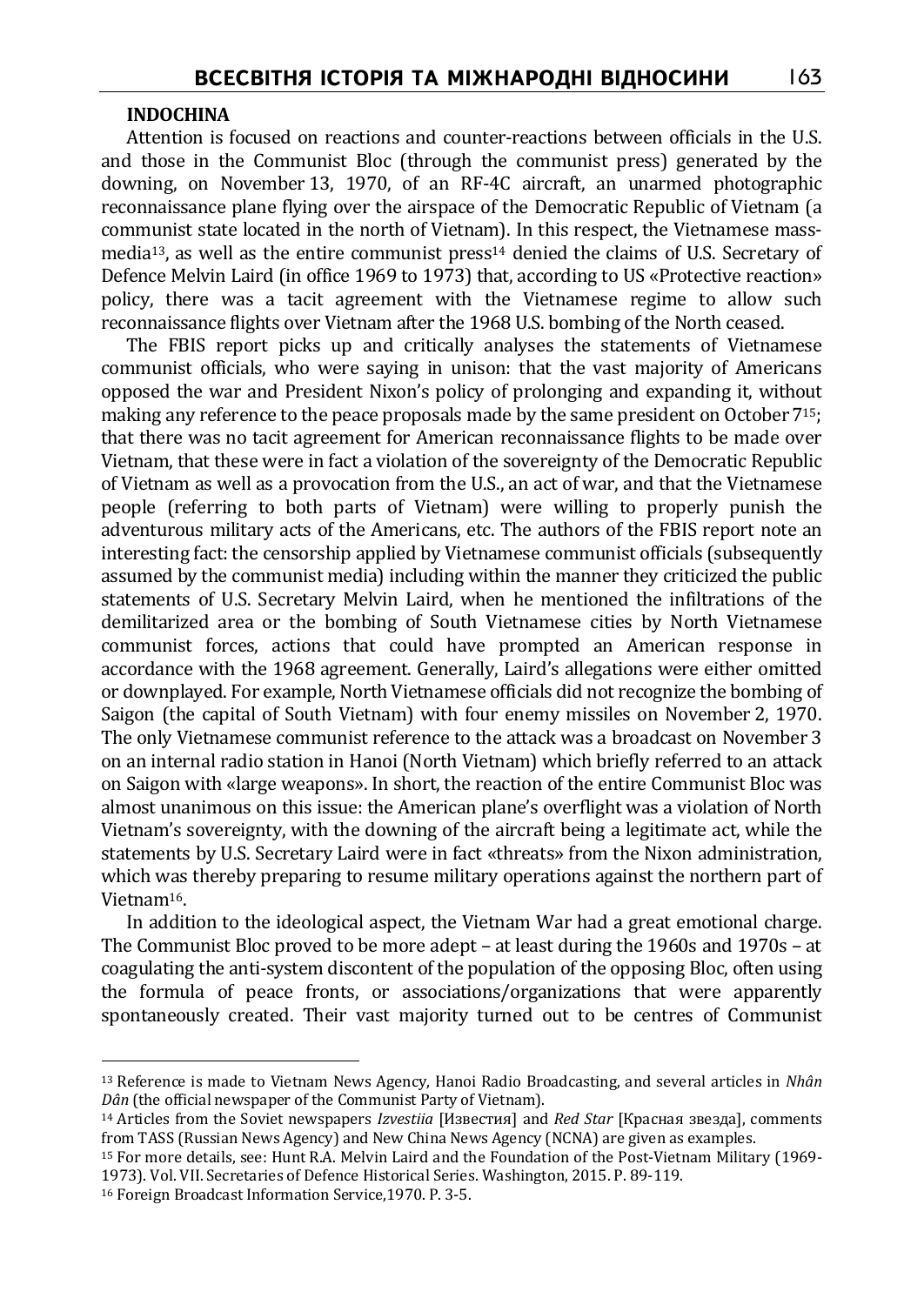influence17. U.S. bombings provoked social emotion, and those who opposed intervention in the Communist North of Vietnam or the U.S. presence in South Vietnam signed petitions or took part in these peace fronts18. The FBIS report mentioned one such organization, The Popular Front for Peace, founded in Saigon on October 11, 1970. On November 7 of the same year, the Popular Front for Peace presented its program, with a 10-point manifesto, calling for the withdrawal of Allied troops as an inevitable condition for ending the war, the restoration of peace based on the national right to selfdetermination, and the setting of a legitimate government to represent the interests of the South Vietnamese people. Although the organization or the manifesto did not refer to the North Vietnamese communists, seeking to reflect as much as possible the views (or the feeling that it was expressing the views) of the majority of South Vietnamese people, the way in which the two were reflected in the North Vietnamese-controlled media was eloquent. The authors of the FBIS report noticed this:

«The adoption of the document was reported promptly in an November 8 *Liberation Radio* news item, which noted that the Popular Front for Peace had issued a manifesto on the previous day urging formation of a government capable of satisfying the people's desires and the withdrawal of all allied troops. On the  $10<sup>th</sup>$  the radio claimed that five Saigon papers had been confiscated and another censored because they carried articles or reports endorsing the Popular Front's 10-point manifesto. Other Hanoi and Front propaganda have cited the manifesto as an example of growing expressions of opposition in South Vietnam to the Thieu-Ky-Khiem clique»19.

### **THE MIDDLE EAST**

 $\overline{a}$ 

For the United States, the Middle East was extremely important due to oil reserves, but also a permanently red zone because of the Arab-Israeli divergences. The Six-Day War of June 1967, concluded with an Israeli success, deepened the perception that the United States were a supporter of Israel, while the Soviet Union was one of the Arab world. Some historians and political analysts believe that, between 1968 and 1972, the Middle East was the scene of the fourth open Arab-Israeli conflict, an attrition conflict in which the United States and the Soviet Union advanced peace plans at the United Nations while, at the same time, they were arming the two fighting sides<sup>20</sup>.

Against this troubled background, news of the death of Egyptian President Gamal Abd al-Nasser came on the of September 28, 1970. His vice president, Anwar al-Sadat, succeeded him, running unopposed in the presidential election. The FBIS report pays close attention to the transfer of power and, in particular, to the way it was reflected in Soviet media. The election of Muhammad Anwar el-Sadat as head of the Arab Socialist Union (ASU) and as Egypt's leader in the party's National Congress, held in Cairo on September 12-13, 1970, had been promptly welcomed by the Soviet news agency TASS on September 12. In the coming days, it published Brezhnev's congratulatory letter to el-Sadat (September 13) and summarized the discussions and resolutions of the ASU

<sup>17</sup> They will operate as real lobby centres in the West, trying to influence political decisions in favour of the interests of the Communist Bloc.

<sup>18</sup> See: Wolton T. O istorie mondială a Comunismului. Vol. III. Complicii. Bucharest: Humanitas, 2020. P. 643-645. See the examples of British philosopher Bertrand Russell, American actress Jane Fonda, etc.

<sup>19</sup> Foreign Broadcast Information Service, 1970. P. 6-8.

<sup>20</sup> Quandt W.B. The Middle East Conflict in US Strategy, 1970-71 // Journal of Palestine Studies. 1971. № 1 (1). P. 39-52.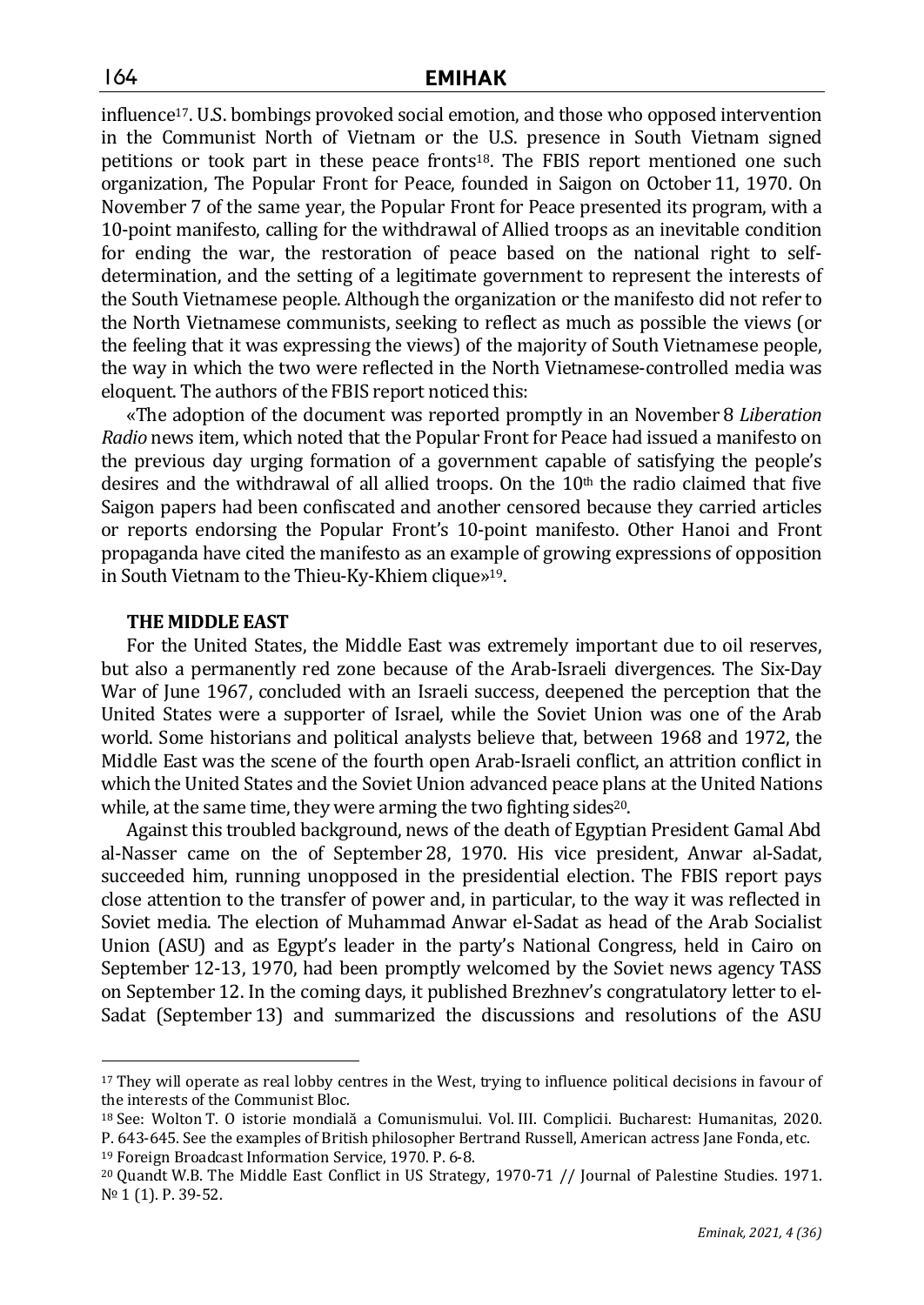National Congress (September 14). The Soviet agency said that the new Egyptian leader was committed to liberating the Arab territories and strengthening Arab cooperation, that he appreciated Soviet support and was determined to continue the «anti-imperialist struggle» (obviously against the United States). Also, that he had declared all political and economic resources would be used to create a socialist society<sup>21</sup>.

Alarming for the Americans, as noted in the FBIS report, were the «sporadic indications» from the Soviet media<sup>22</sup> to turn the ASU into an «effective political vanguard organization» (a formula which masked the transformation of the party into a communist party, – *our emphasis – A.T.*): «to the need to create an activist, vanguard grouping within the organization – a party within a party, consisting of progressive, leftist-oriented Egyptians – to guide the ASU in the proper socialist, mass-political direction». The Soviet press noted with satisfaction that an institute for socialist matters had been established and had abolished the ban on the dissemination of Marxist literature in the country, the study of Marxist-Leninist classics becoming a structural part of the Party school programs. The situation of Egyptian Marxists, previously persecuted, was normalized, and they were given the opportunity to participate in the building of the ASU and to involve themselves in public and production life23.

Another Arab state that came to the fore in 1970 was Syria. Specifically, that year Hafez al-Assad took power through a coup, eliminating his rival Salah Jadid. This brought a change in the Ba'ath Party (the ruling party in Syria from 1963 and in Iraq from 1968 to 2003). Syrian Ba'athists took power in 1963, but factionalism between «progressives» and «nationalists» was severe until 1970, when Hafez al-Assad (of the «nationalists») secured control24. Although Hafez later joined the Soviet Union in exchange for support against Israel, the 1970 coup was reluctantly viewed and covered by the Soviet media, as Havez opted to maintain capitalism and private property, as opposed to the options of the «progressive»25, dismissed group. As noted in the FBIS report, Moscow was reluctant to acknowledge Syrian internal developments, and the Soviet TASS agency limited itself to short news, to delayed commentary on events in Syria, to minimizing or ridiculing information coming from Western media outlets concerning the Syrian political crisis, claiming that they were just unfounded «rumours», only to later confirm that there had indeed been «differences of opinion» between the civilian wing, the ousted one, and the military wing led by Hafez. It was obvious, at least in this first phase, from the way the Soviet media (and the media under Soviet influence) presented the events, that Hafez al-Assad's coup took Moscow by surprise, which would have chosen – if given a choice a choice – for the «progressive» civil wing26.

### **CUBA SUBMARINE BASE**

 $\overline{a}$ 

After the 1962 missile crisis, another crisis loomed in Cuba in 1970. Specifically, the United States had information that the Soviet Union had begun work on a submarine base on the southern coast of Cuba, at Cienfuegos, a base which could repair and refuel missile-

<sup>21</sup> Foreign Broadcast Information Service, 1970. P. 9-10.

<sup>22</sup> The report includes analyses of articles from Soviet newspapers such as *Pravda* [Правда], *The New Times* [Новое Время], *Red Star* [Красная звезда], *Prostor* [Простор] etc.

<sup>23</sup> Foreign Broadcast Information Service, 1970. P. 10-13.

<sup>24</sup> Galvani J. Syria and the Baath Party // Middle East Research and Information Project. 1974. Vol. 25. P. 3-16.

<sup>25</sup> A title which hid those groups that supported communism.

<sup>26</sup> Foreign Broadcast Information Service,1970. P. 13-16.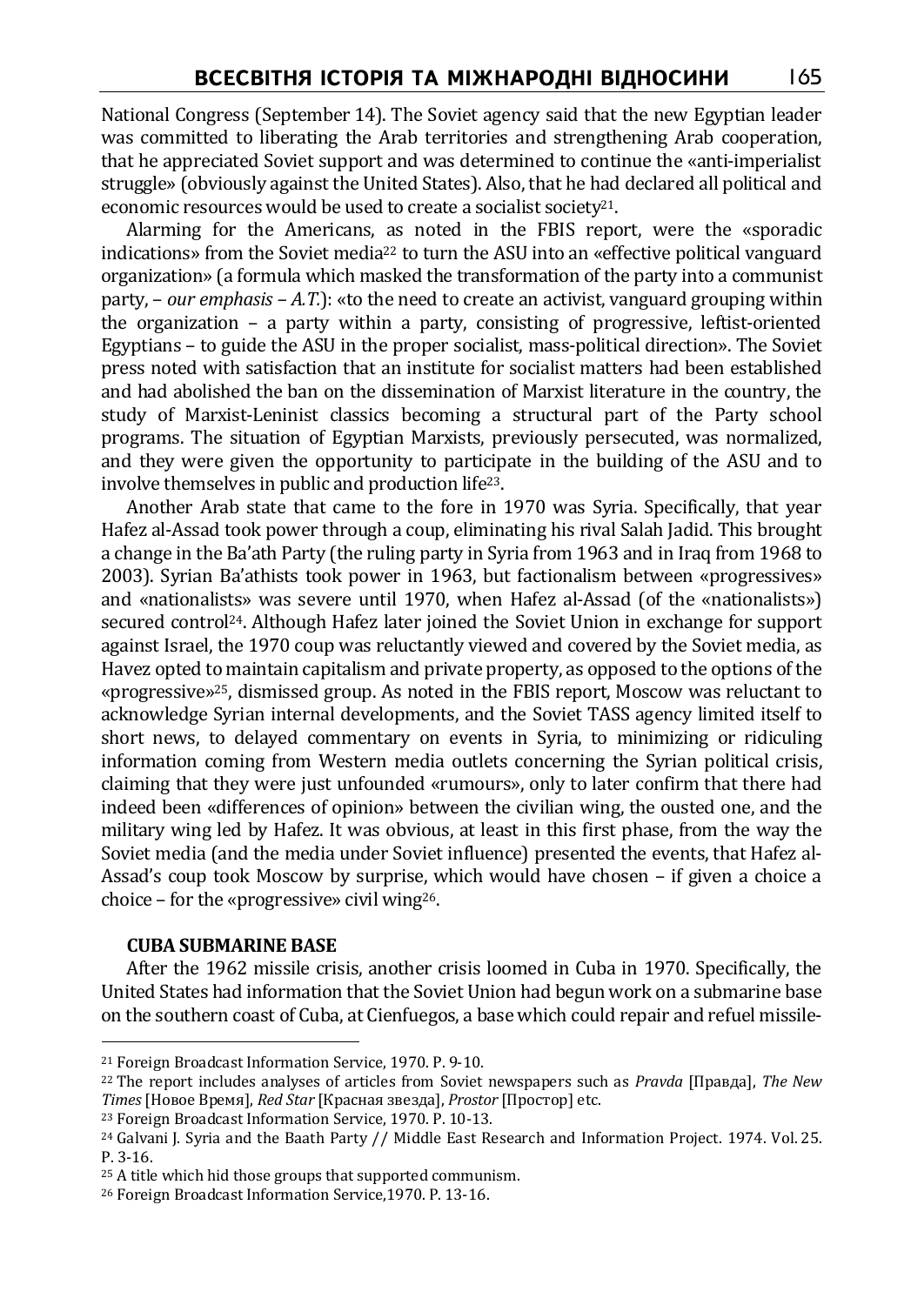firing submarines of the Soviet Navy. Warnings were issued that this would be viewed with the «utmost seriousness» by the United States as a violation of the Kennedy-Khrushchev Pact (1962), by which land-based missiles were withdrawn from Cuba27. According to the FBIS report, Soviet media oscillated between denying the allegations, saying they were just American inventions to justify maintaining military spending while East-West relations were easing, and asserting Cuba's legitimate right to allow mooring in its ports to any ship. The FBIS used in its report the news and comments of Soviet and Cuban news agencies<sup>28</sup>. Eventually, the crisis died down on its own.

### **SALT**<sup>29</sup>

The disagreements between the Soviet Union and China were visible in Soviet-American negotiations on the limitation of nuclear arsenal. While not devoting ample space to this subject, Soviet media was cautiously optimistic about the possibility of signing this agreement, noting that real progress had been made in previous negotiation rounds<sup>30</sup> and that the two sides had a constructive attitude. However, it added that «U.S. imperialist circles have in a number of instances created additional obstacles to the liquidation of dangerous hotbeds of tension and for the resolution of acute problems which are poisoning the relations between states»<sup>31</sup>.

China, which would conduct its first nuclear test only in 1964, disapproved of Soviet negotiations32. According to the FBIS report, for Chinese audiences and by using the Mandarin dialect, Moscow used the purportedly unofficial Radio Peace and Progress to defend the USSR's participation in SALT – «an activity within the realm of the general strategy of the international communist movement» – and to assail Peking for its present silence and past criticism of SALT. China's reaction came on November 14, accusing that Soviet participation in SALT negotiations was «another step on the road of betraying the interests of the anti-imperialist struggle»33.

### **CHILE**

 $\overline{a}$ 

In November 1970, American interest in Chile was determined by Salvador Allende winning the election<sup>34</sup>, leading a left-wing coalition that included the Communists. The United States feared that Chile could become «another Cuba» and cut off most of their aid to the country. The U.S. government believed that Allende would become closer to socialist countries, such as Cuba and the Soviet Union. They feared that he would push Chile into socialism, and therefore all U.S. investments made in Chile would be lost<sup>35</sup>.

If we were contemporaries of the events and read the FBIS report, we could say that the Americans' fear that Chile would be just another Communist state under Allende's

<sup>27</sup> Garthoff R.L. Handling the Cienfuegos Crisis // International Security. 1983. No 8 (1). P. 46-66.

<sup>28</sup> Foreign Broadcast Information Service, 1970. P. 17-18.

<sup>29</sup> The Strategic Arms Limitation Talks (SALT) were two rounds of bilateral conferences and corresponding international treaties involving the United States and the Soviet Union. The Cold War superpowers dealt with arms control in two rounds of talks and agreements: SALT I (signed on May 26, 1972) and SALT II (signed on June 18, 1979).

<sup>30</sup> Negotiations took place in several rounds in Helsinki between November 17, 1969, and May 26, 1972.

<sup>31</sup> Foreign Broadcast Information Service, 1970. P. 17.

<sup>32</sup> Gelber H.G. China and SALT // Global Politics and Strategy. 1970. No 12. P. 122-126.

<sup>33</sup> Foreign Broadcast Information Service, 1970. P. 18.

<sup>34</sup> President of Chile between November 3, 1970, and September 11, 1973.

<sup>35</sup> Sigmund P.E. The «Invisible Blockade» and the Overthrow of Allende // Foreign Affairs. 1974. Vol. 52 (2). P. 322-340.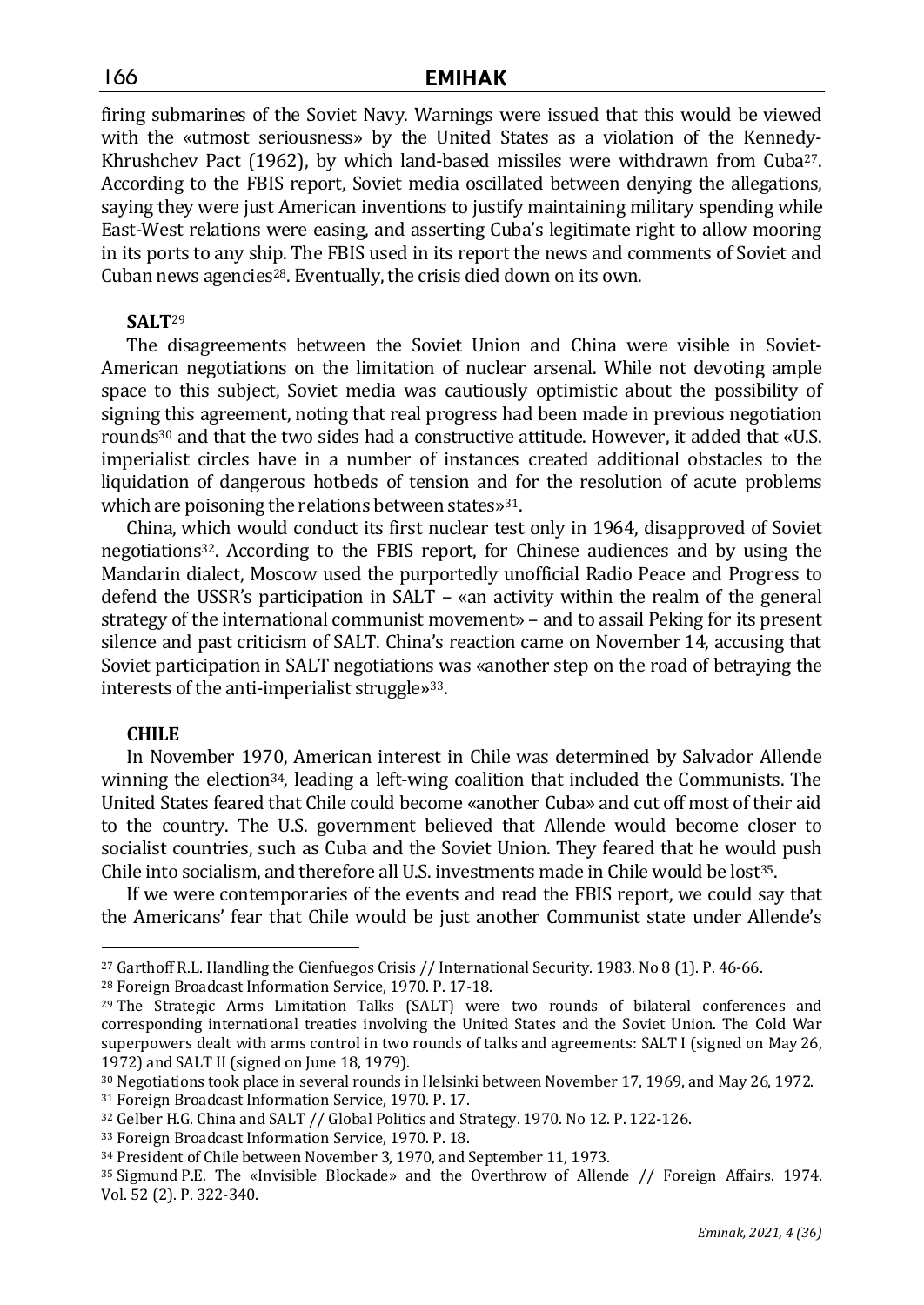leadership was somewhat justified. In November 1970, Soviet media triumphantly announced that President Allende had publicly announced the resumption of relations between Cuba and Chile, as a first step among Latin American countries to get out of Washington's tutelage. At the same time, an article in the Soviet periodical *Pravda* (November 14, 1970) stated that Allende was negotiating with other Latin American states to conclude trade agreements without U.S. patronage and to reopen Cuba with full rights in the OAS36. Other Soviet comments indicated that some officials in Ecuador and Peru agreed to and encouraged Allende's actions. At the same time, the Cuban media described in detail, in the same anti-American terms, the resumption of relations between Cuba and Chile, following Cuban visits and letter exchanges between Fidel Castro and Salvador Allende. Through this same branch of the Cuban media, Havana asserted its interest in resuming relations with Peru37.

# **FRG**38**-POLAND**

 $\overline{a}$ 

Eastern Europe could not be left out of this analysis. The unconditional subjugation to Moscow of these states, most of them forcibly communized at the end of World War II, had gradually diluted after Stalin's death (in late 1950s and over the next decade), and discontent had led to anti-communist riots or attempts at reformation<sup>39</sup>. Some of them also took advantage of the ideological conflict between China and the Soviet Union, to have (or at least claim to have) their own agenda in terms of international relations. Therefore, the CIA diligently sought to identify cracks in the (alleged) monolithic unit of the Communist Bloc, and the analysis of media in these communist countries was an important element in this strategy.

Against this background, the FBIS report assesses the echoes and comments that appeared in the communist media after the signing of the treaty between FRG and Poland on November 18, 197040. Polish media widely commented on the treaty and praised the courage of West German Chancellor Willy Brandt (in office from 1969 to 1974) to accept the Oder-Neisse line as border between the two countries. Other comments, also in favour of the treaty, came from the Hungarian press, while Soviet media only reported on the conclusion of the agreement, without additional comments<sup>41</sup>.

<sup>36</sup> The Organization of American States (OAS) [in Spanish: Organización de los Estados Americanos; Portuguese: Organização dos Estados Americanos, both abbreviated to OEA], is an international organization that was founded on April 30, 1948, for the purposes of solidarity and co-operation among its member states within the Americas. During the Cold War, the United States hoped the OAS would be a bulwark against the spread of communism.

<sup>37</sup> Foreign Broadcast Information Service, 1970. P. 21-23.

<sup>38</sup> West Germany during the Cold War, officially the Federal Republic of Germany (FRG).

 $39$  Beginning in 1953, the erosion of the communist system was gradual. Strong anti-Soviet movements, eventually suppressed, took place in several communist countries: the German Democratic Republic (1953), Poland (1956), Hungary (1956). In Romania, the main form of anti-communist resistance was in the mountains, which was practiced by peasants, former officers, students, even pupils. These armed movements were officially eliminated only in 1961. In 1968, the movement of reforming the communist system, initiated in Czechoslovakia, was suppressed by the Soviet army and troops from Poland, East Germany, Hungary, and Bulgaria. For more details, see: Judt T. Epoca postbelică. O istorie a Europei de după 1945. Iaşi: Polirom, 2008. P. 287-299.

 $40$  Kulski W.W. German-Polish Relations since World War II // The Polish Review. 1979. Vol. 24 (1). P. 64-69.

<sup>41</sup> Foreign Broadcast Information Service, 1970. P. 24-25.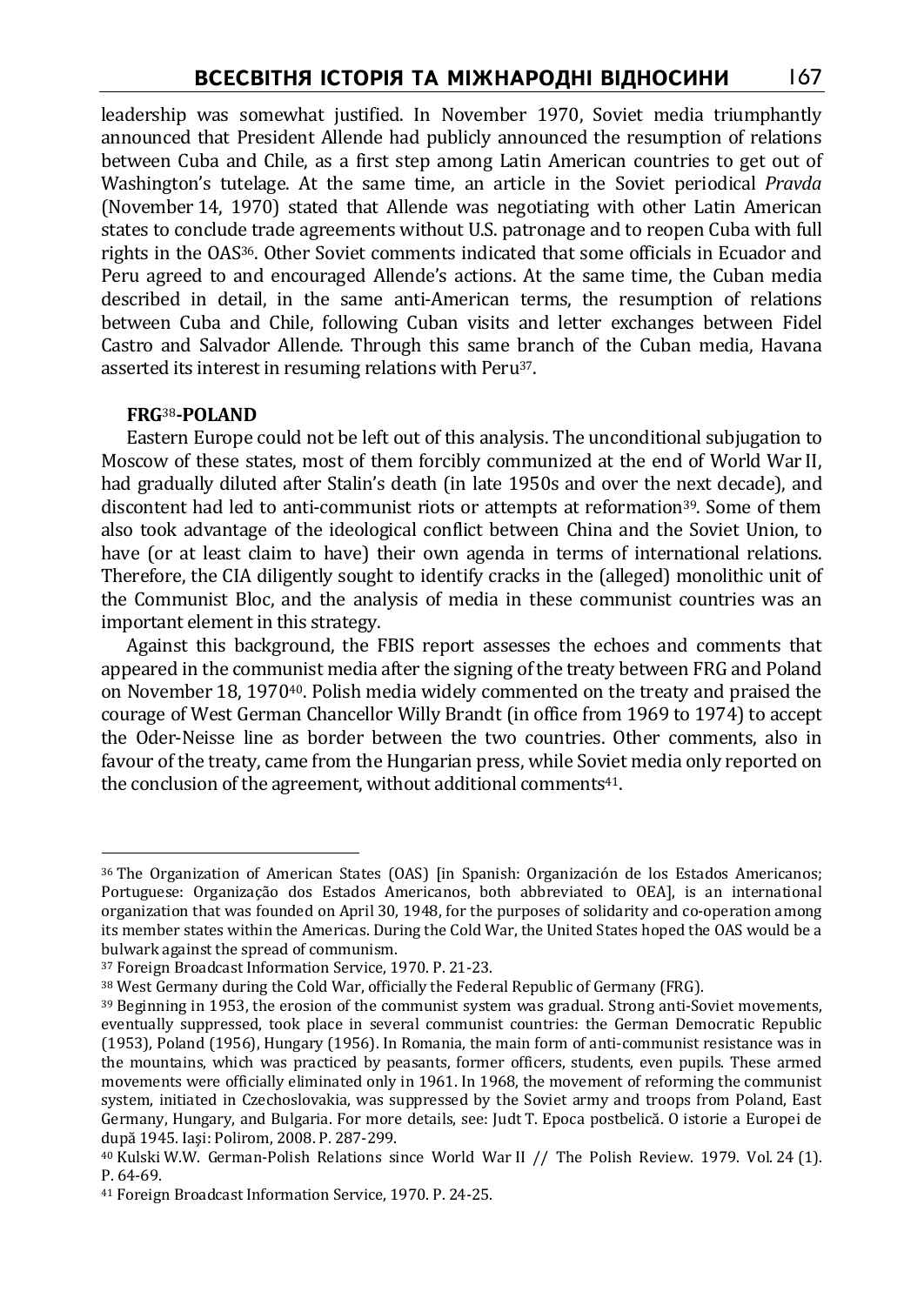### **ROMANIA-POLAND**

The CIA's interest in Romania was generated by the latter's policy to distance its communist regime from Moscow, which culminated in Nicolae Ceaușescu's<sup>42</sup> public condemnation and refusal to take part in the 1968 intervention of Warsaw Pact troops in Czechoslovakia, according to the Brezhnev doctrine of limited sovereignty<sup>43</sup>.

Against this background, the signing, on November 12, 1970, of a bilateral treaty between Romania and Poland, following another similar treaty concluded on July 7 with the Soviet Union44, was viewed in the FBIS report as an important step in easing Romania's relations with the Soviet Union and the Communist Bloc. However, the report stated that «variations between the two treaties reflect Romania's independent approach in its dealings with other members of the Soviet Bloc, as well as an effort to achieve more flexibility in Bloc relations by enshrining principles of autonomy in bilateral pacts», and that between Nicolae Ceaușescu and Wladyslaw Gomulka<sup>45</sup> there were divergences regarding the approach<sup>46</sup>.

### **PRC**47**-PAKISTAN**

The last topic discussed in the FBIS report was China-Pakistan relations during the visit of Pakistani President Yahya Khan<sup>48</sup> to the PRC, between the  $10<sup>th</sup>$  and  $14<sup>th</sup>$  of November 1970, a meeting previously prepared by a series of exchanged delegations between the two countries. That same year, Yahya Khan had visited the Soviet Union (in June) and met with U.S. President Nixon (in October). The FBIS report notes – reflecting Chinese media, especially the New China News Agency (NCNA) – that the two countries pledged mutual aid in matters of their own interest: for Pakistan, economic support and PRC support in self-determination for the Kashmir region and in disputes with India; for the PRC, Pakistani recognition that the PRC Government was the sole legal government of the Chinese people, that Taiwan was an inalienable part of the territory of the PRC, and that the legitimate rights of the PRC in the United Nations should be restored forthwith. The FBIS report also notes the reaction of the Soviets who, in a short message through the TASS Agency, announced the official visit of the Pakistani President to China on November 10, «on the same day a Mandarin broadcast over Moscow's purportedly unofficial Radio Peace and Progress stressed that Soviet-Pakistan relations are characterized by mutual understanding, friendship, and cooperation, and recalled that President Yahya Khan during his visit to Moscow in June had said Pakistan and the USSR hold the same views on many international issues, citing particularly their close stands on Vietnam and the Middle East. The high degree of economic cooperation, the broadcast said, is illustrated by some 20 large joint industrial enterprises which will be the backbone of Pakistan's national economy»49.

<sup>42</sup> General Secretary of the Romanian Communist Party between 1965-1989.

<sup>43</sup> Soulet J.F. Istoria comparată a statelor comuniste din 1945 până în zilele noastre. Iaşi: Polirom, 1998. P. 155-156.

<sup>44</sup> See the text of the Treaty in newspaper *Scânteia Tineretului* (1970, July 8).

<sup>45</sup> First Secretary of the Polish United Workers' Party between October 21, 1956, and December 20, 1970.

<sup>46</sup> Foreign Broadcast Information Service, 1970. P. 26-28.

<sup>47</sup> People's Republic of China.

<sup>48</sup> The third president of Pakistan, from March 25, 1969, to December 1971.

<sup>49</sup> Foreign Broadcast Information Service, 1970. P. 30-34.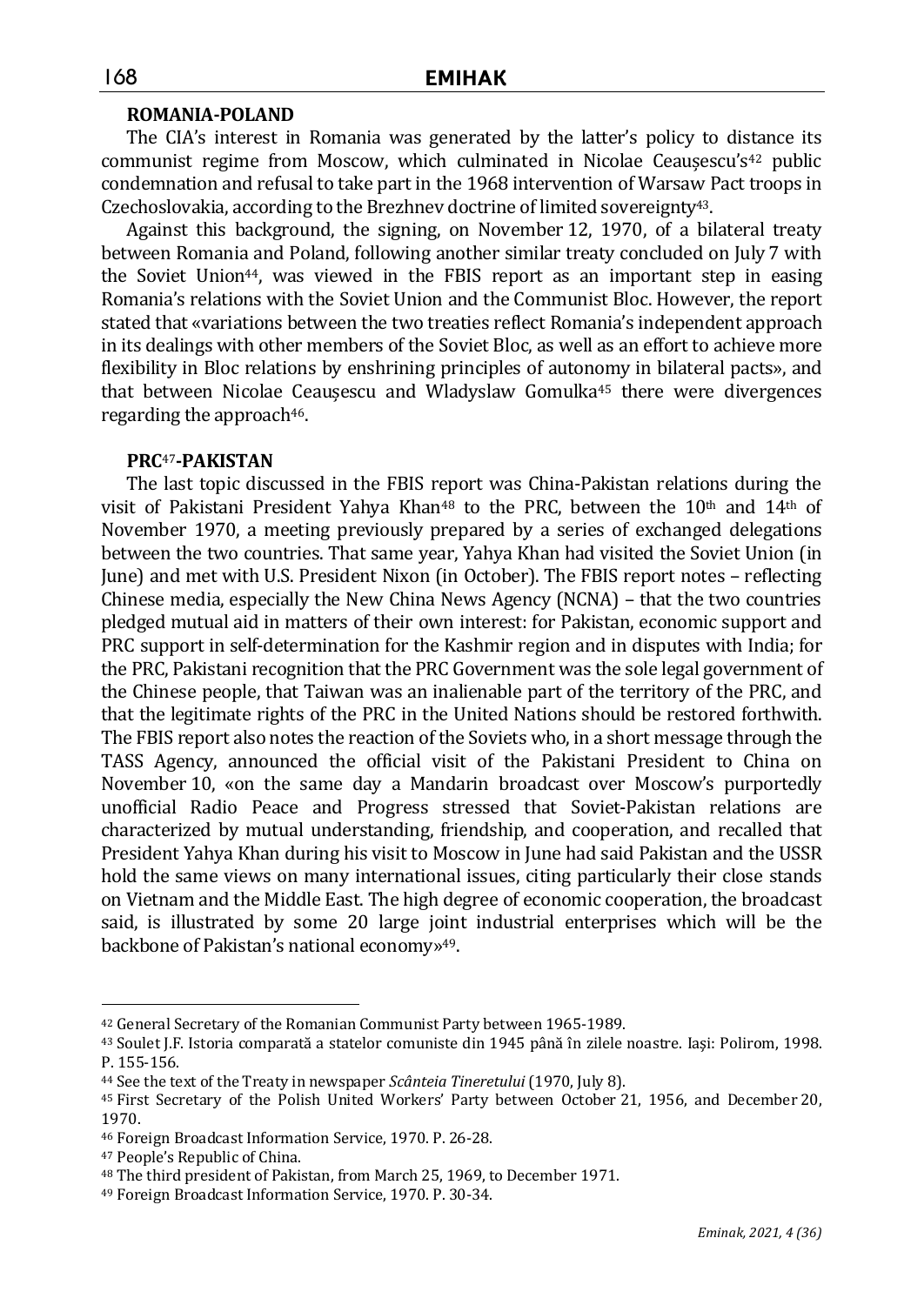### **Conclusions**

The report of FBIS, a Service of the CIA, is another example of how the two ideological, political, and military Blocs monitored each other during the Cold War, with each side seeking to identify any cracks or disagreements in the opposing camp. Collecting, translating, and analysing media in the Communist Bloc – which fully reflected the official position of the totalitarian leader / single party / state – was another way to uncover these cracks or disagreements which expressed vulnerabilities that the United States could exploit in the future. In the late 1970s, even though there was a détente between the East and the West, that even allowed negotiations prior to the signing of the first SALT treaty, there still were enough sensitive areas around the world where the interests of the two superpowers met and where Washington tried hard to strengthen its position and influence: Indochina – where Americans were obviously in crisis and communist propaganda (including popular fronts) was being effective; in the Middle East – where the Soviets, through propaganda and other methods, were very close to claiming themselves as supporters of the Arab cause before the U.S. (perceived as supporting Israel); in Latin America – where, with the exception of Cuba, Chile also seemed to be moving into the Marxist camp, with Salvador Allende winning the presidency. But there was also good news for American decision-makers, who sensed the cracks appearing in Eastern Europe between the Soviet Union and its satellites, or between it and China.

Even though not a military one, the Cold War was ultimately a direct confrontation between the Soviet Union and the United States, played out in the media and the world of information, in which each side sought to impose its own version / vision on public and international opinion.

#### **REFERENCES**

- **Pringle, R.W.** (2021). Central Intelligence Agency. *Britannica*. Retrieved from https://www.britannica.com/topic/Central-Intelligence-Agency
- **Floyd, D.** (1964). *Mao Against Khrushchev: A Short History of the Sino-Soviet Conflict*. New York & London: Frederick A. Praeger.
- **Foreign Broadcast Information Service** (1970, November 18). *Trends in Communist Propaganda*, *21 (46).* Retrieved from https://www.cia.gov/readingroom/docs/CIA-RDP85T00875R000300030051-6.pdf
- **Galvani, J.** (1974). Syria and the Baath Party. *Middle East Research and Information Project*, *25*, 3-16.
- **Garthoff, R.L.** (1983). Handling the Cienfuegos Crisis. *International Security*, *8 (1)*, 46-66.
- **Gelber, H.G.** (1970). China and SALT. *Global Politics and Strategy*, *12*, 122-126.
- **Hunt, R.A.** (2015). *Melvin Laird and the Foundation of the Post-Vietnam Military (1969-1973)*. Vol. VII. Secretaries of Defence Historical Series. Washington, pp. 89-119.
- **Judt, T.** (2008). *Epoca postbelică. O istorie a Europei de după 1945* [The post-war period. A History of Europe after 1945]. Iaşi: Polirom [in Romanian].
- **Kulski, W.W.** (1979). German-Polish Relations since World War II. *The Polish Review*, *24 (1)*, 64-69.
- **Lüthi, L.M.** (2008). *The Sino–Soviet split: Cold War in the Communist World*. Princeton University Press.
- **Quandt, W.B.** (1971). The Middle East Conflict in US Strategy, 1970-71. *Journal of Palestine Studies*, *1 (1)*, 39-52.
- **Sigmund, P.E.** (1974). The «Invisible Blockade» and the Overthrow of Allende. *Foreign Affairs*, *52 (2),* 322-340.
- **Soulet, J.F.** (1998). *Istoria comparată a statelor comuniste din 1945 până în zilele noastre* [The compared history of communist states from 1945 to the present day]. Iaşi: Polirom [in Romanian].
- **Tismăneanu, V.** (Ed.). (2007). *Raportul final al Comisiei prezidențiale pentru analiza dictaturii comuniste din România* [The Final Report of the Presidential Commission for the Analysis of the Communist Dictatorship in Romania]. Bucharest: Humanitas [in Romanian].
- **Wolton, T.** (2020). *O istorie mondială a Comunismului* [A World History of Communism]. Vol. III. *Complicii* [The accomplices]. Bucharest: Humanitas [in Romanian].